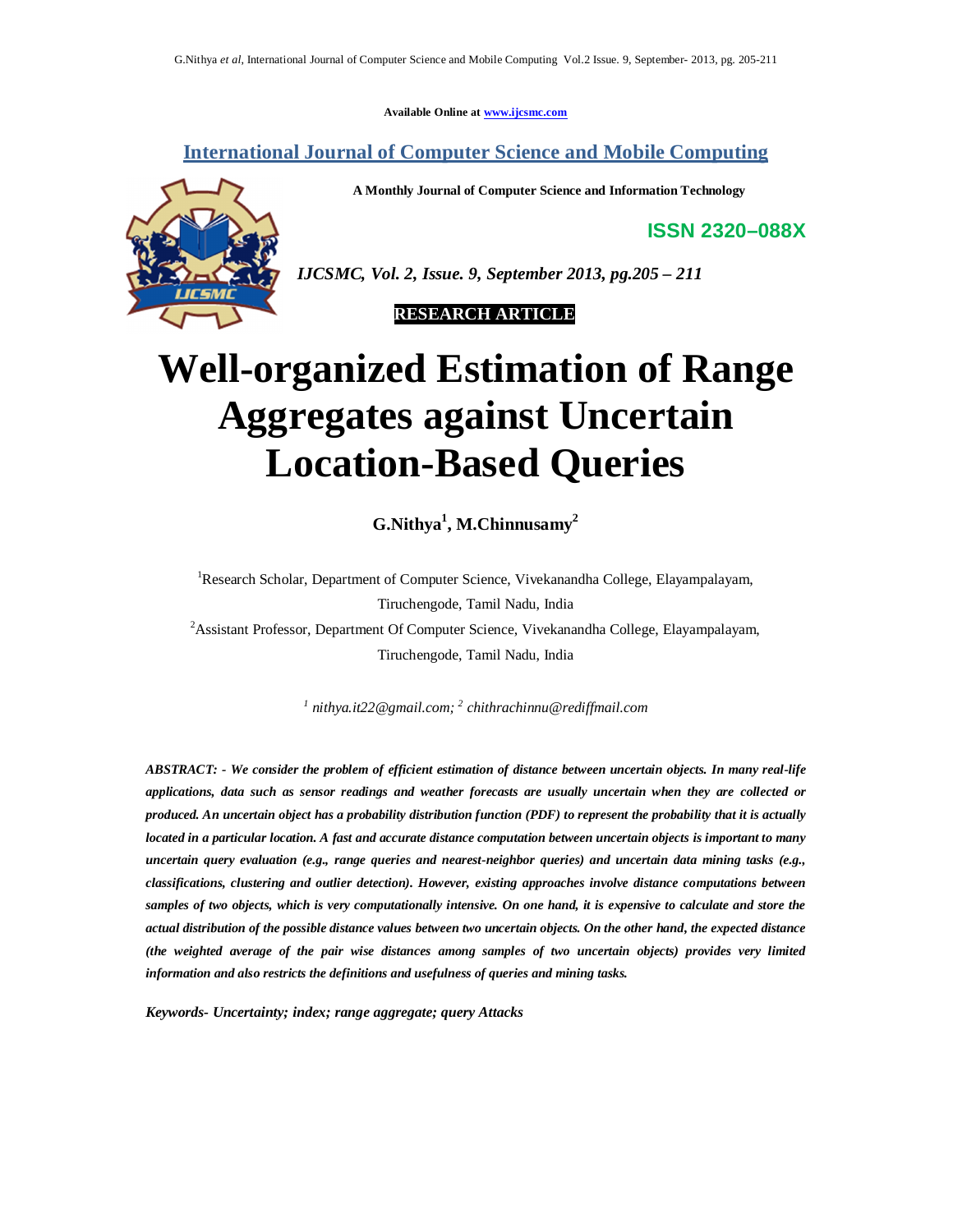## I. INTRODUCTION

Sensor networks and image processing produce uncertain data that, with the recent growth in these activities, is of interest to researchers working on how to support various kinds of interesting queries and data mining of these data. While there has been a large amount of research work done on mining and queries on relational databases, the focus has been on databases that store data in exact values. In many real-life applications, however, the raw data such as sensor data are usually uncertain when they are collected or produced. Sources of uncertain data include readings from sensors, information extracted using probabilistic parsing of input sources, classification results of image processing using statistical classifiers, results from predictive programs used for the stock market, and weather forecasts in meteorology. These uncertain data may be in the form of an exact value with margins of error, sometimes with or without a probability Distribution (or density) function. The result may also be represented as an interval or a set of values, one of which may be the real value. However, since traditional databases store only exact values, uncertain data are usually transformed into exact data by, for example, taking the weighted average or mean value (for quantitative attributes) or by taking the value with the highest frequency or possibility. This makes the storage, query and mining much simpler because it allows the use of existing commercial database systems and mining techniques, but there is an obvious shortcoming: By approximating the uncertain source data values, the intermediate and final results from the mining tasks and queries will also be approximate and may be wrong. For example, the locations of cancroids of clusters deviate from the real ones; errors may appear in the calculation of distances between objects; or some data may be even assigned to the wrong clusters.

 The distance between two data objects is a measurement used in various queries and data mining tasks such as nearest-neighbor queries and clustering (e.g., K-means clustering [1]). While it is very simple to calculate the distance between two exact data objects by applying a distance formula, it is not trivial when the two data objects' locations are uncertain. An uncertain object has more than one possible location. If each object oi has ni possible locations, then we have n1n2 possible distances between objects o1 and o2 for every possible pairwise combination of their locations. Given a probability distribution Pi of the possible locations of

object oi, we can calculate a probability distribution of the possible distances. This result is very informative but it is very expensive to compute, especially when the number of possible locations is infinite. Instead, as in [2], an expected distance is used which calculates the average of all the possible distances between samples weighted by their probabilities. Recent research related to data mining on uncertain data such as [2], and [3] obtains the expected distance by assuming that the information of the precise probabilities of all possible locations are known in advance. The information is either represented as (i) a discrete probability distribution function (PDF) where probabilities are given on the finite set of possible locations, or (ii) a continuous probability distribution function (or probability density function, where the probability density is defined on a region.

## II.RELATED WORK

Query imprecision or uncertainty may be often caused by the nature of many applications, including location based services. The existing techniques for processing location-based spatial queries regarding certain query points and data points are not applicable or inefficient when uncertain queries are involved. In this paper, we investigate the problem of efficiently computing distance based range aggregates over certain data points and uncertain query points as described in the abstract. In general, an uncertain query Q is a multidimensional point that might appear at any location x following a probabilistic density function pdfðxÞ within a region Q: region. There are a number of applications where a query point may be uncertain. Below are two sample applications. A blast warhead carried by a missile may destroy things by blast pressure waves in its lethal area where the lethal area is typically a circular area centered at the point of explosion (blast point) with radius [10] and depends on the explosive used. While firing such a missile, even the most advanced laser-guided missile cannot exactly hit the aiming point with 100 percent guarantee. The actual falling point (blast point) of a missile blast warhead regarding a target point usually follows some probability density functions (PDFs); different PDFs have been studied in [24] where vicariate normal distribution is the simplest and the most common one [10]. In military applications, firing such a missile may not only destroy military targets but may also damage civilian objects .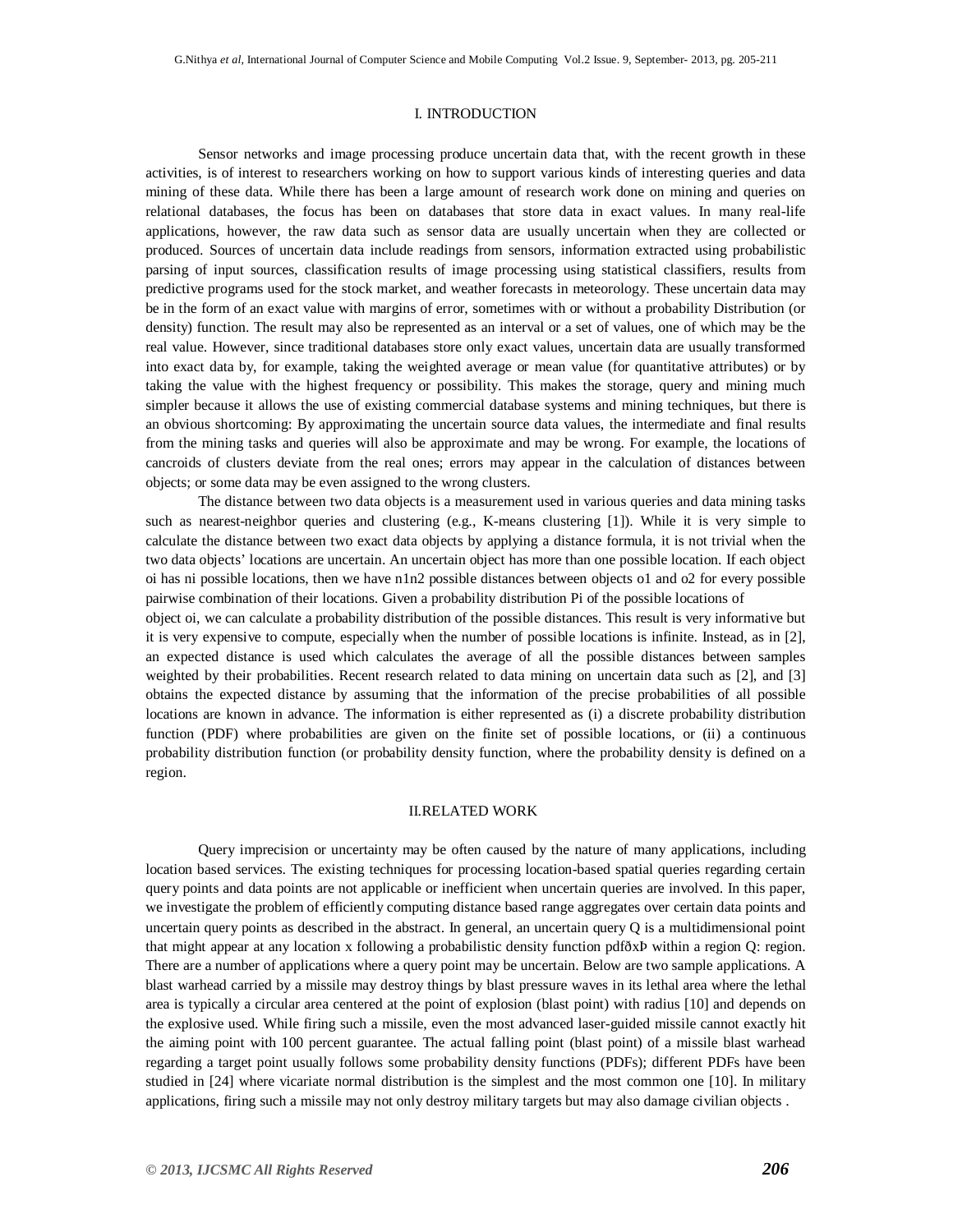Therefore, it is important to avoid the civilian casualties by estimating the likelihood of damaging civilian objects once the aiming point of a blast missile is determined. If q1 in Fig. 1 is the actual falling point of the missile, then objects p1 and p5 will be destroyed. Similarly, objects p2, p3, and p6 will be destroyed if the actual falling point is q2. In this application, the risk of civilian casualties may be measured by the total number n of civilian objects which are within distance away from a possible blast point with at least probability. Note that the probabilistic threshold is set by the commander based on the levels of tradeoff that she wants to make between the risk of civilian damages and the effectiveness of military attacks; for instance, it is unlikely to cause civilian casualties if n ¼ 0 with a small .Moreover, different weight values may be assigned to these target points and hence the aggregate can be conducted based on the sum of the values.

#### *A. Problem Definition*

If we view an attribute as a dimension, then the union of the domains of all attributes produces a multidimensional space where a certain object is represented as a point. Due to the uncertain nature or actual system limitation in the data collection phase, the imperfect data quality leads to uncertain attribute values of an object. Therefore an uncertain object may be represented as a set of points, each of which is a possible location of the object. A discrete probability distribution function is used to represent the distribution of the probabilities of the possible locations. Alternatively, an uncertain object may also be represented as a (finite or infinite) region, which covers the possible locations of the object (especially when the number of possible locations is not finite). We call this region the uncertainty domain of object oi, denoted as UD(oi).A continuous probability distribution function (or probability density function, pdf), pi, is used to indicate the probability density of each possible location x within the region.

#### III. COMBINED DNA, RNA COMBINED WITH PCR TECHNIQUE

#### *A. Sampling and DNA extraction*

To achieve the best results in a PCR assay it is crucial to take particular care during sampling. Conventional culture-dependent microbial techniques require aseptic condition during sampling and transportation and less time possible is needed before starting analyses. The advantage of PCR approach is that analyses can be performed also in a different day from sampling, using the precaution of freezing samples at -20 °C in order to avoid any loss of DNA quality and any growth of micro organisms in the sample during storage.

This procedure is not appropriate when a pre-enrichment cultivation step is needed before PCR, in order to augment the number of target cells. In our experience the best way to facilitate sampling and to enhance DNA amplification is by storing the sample in sterile dark plastic bags and freezing it immediately while sampling, if possible. Otherwise, the use or refrigerated bags  $(4 °C)$  is opportune; in that case it's recommended to start with DNA extraction within few hours from sampling. When sampling water, it could be very useful to pre-filter the sample on nitrocellulose sterile filters (0,45 μm or 0,2 μm) and then freezing and storing the filter as a starting matrix for DNA extraction.

## *B. PCR Technique*

The aim of this study was to adapt this novel technique for use in the rapid laboratory-based detection of *Plasmodium* spp. and to validate the sensitivity of this technique in comparison to that of conventional nested PCR and microscopy Patient samples were collected between 2007 and 2009 at the MARIB (Malaria Research Initiative Bandarban) center in Bandarban, Chittagong Hill Tracts, Bangladesh, as part of a hospital- and fieldbased fever survey. Written informed consent was obtained from all study participants or their legal representatives, and the study protocol were approved by the appropriate ethical review committee.

From all participating patients aged 8 years and older, 100 μl venous blood was drawn. From patients younger than 8 years, 2 drops of blood obtained by finger prick was collected and transferred onto 903 filter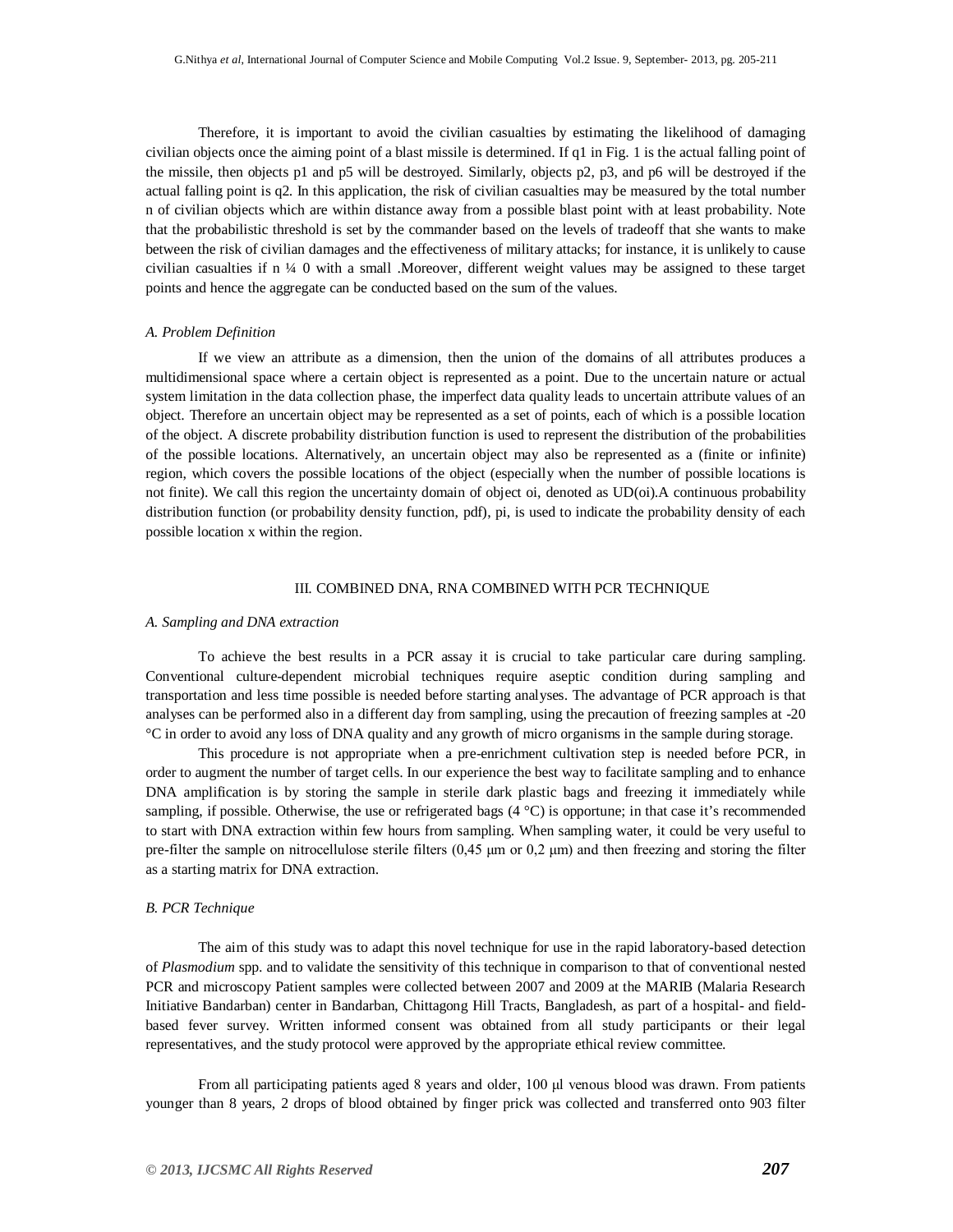paper (Schleicher & Schuell BioScience GmBH, Dassel, Germany) in duplicate. Filter papers were air dried at room temperature and stored under airtight conditions at 4°C until further processing. A total number of 140 filter paper samples are included in the evaluation.

# *C. RNA Method*

RNA replication is the copying of one RNA to another. Many viruses replicate this way. The enzymes that copy RNA to new RNA, called RNA-dependent RNA polymerases, are also found in many eukaryotes where they are involved in RNA silencing.<sup>[4]</sup> RNA editing, in which an RNA sequence is altered by a complex of proteins and a "guide RNA", could also be considered an RNA-to-RNA transfer.



Q : uncertain location based range query

Fig.1 Example uncertain location based range query

# IV. EXPERIMENT RESULTS

We present results of a comprehensive performance study to evaluate the efficiency and scalability of the techniques proposed in the paper. Following the frame work of Algorithm 1 in Section 3, four different filtering techniques have been implemented and evaluated. MMD. The maximal/minimal distance filtering technique is employed as a benchmark to evaluate the efficiency of other filtering techniques. The statistical filtering technique proposed in Section 3.2.. PCR. The PCR technique discussed in Section 3.3. For the fairness of the comparison, we always choose a number of PCRs for the uncertain query such that space.

#### TABLE 1

### SYSTEM PARAMETER

| <b>Notation</b> | <b>Definition (Default Values)</b>               |
|-----------------|--------------------------------------------------|
| qr              | The radious of the uncertain region $(600)$      |
| σ               | Standard deviation for Normal distribution (300) |
| Nap             | The number of anchor points in APF $(30)$        |
| Лá              | The size of Da for each anchor point $(30)$      |
| $\gamma$        | Query distance (1200)                            |
| θ               | Probabilistic threshold $(\Sigma[0,1])$          |
| $\mathcal N$    | The number of data points in $p(1m)$             |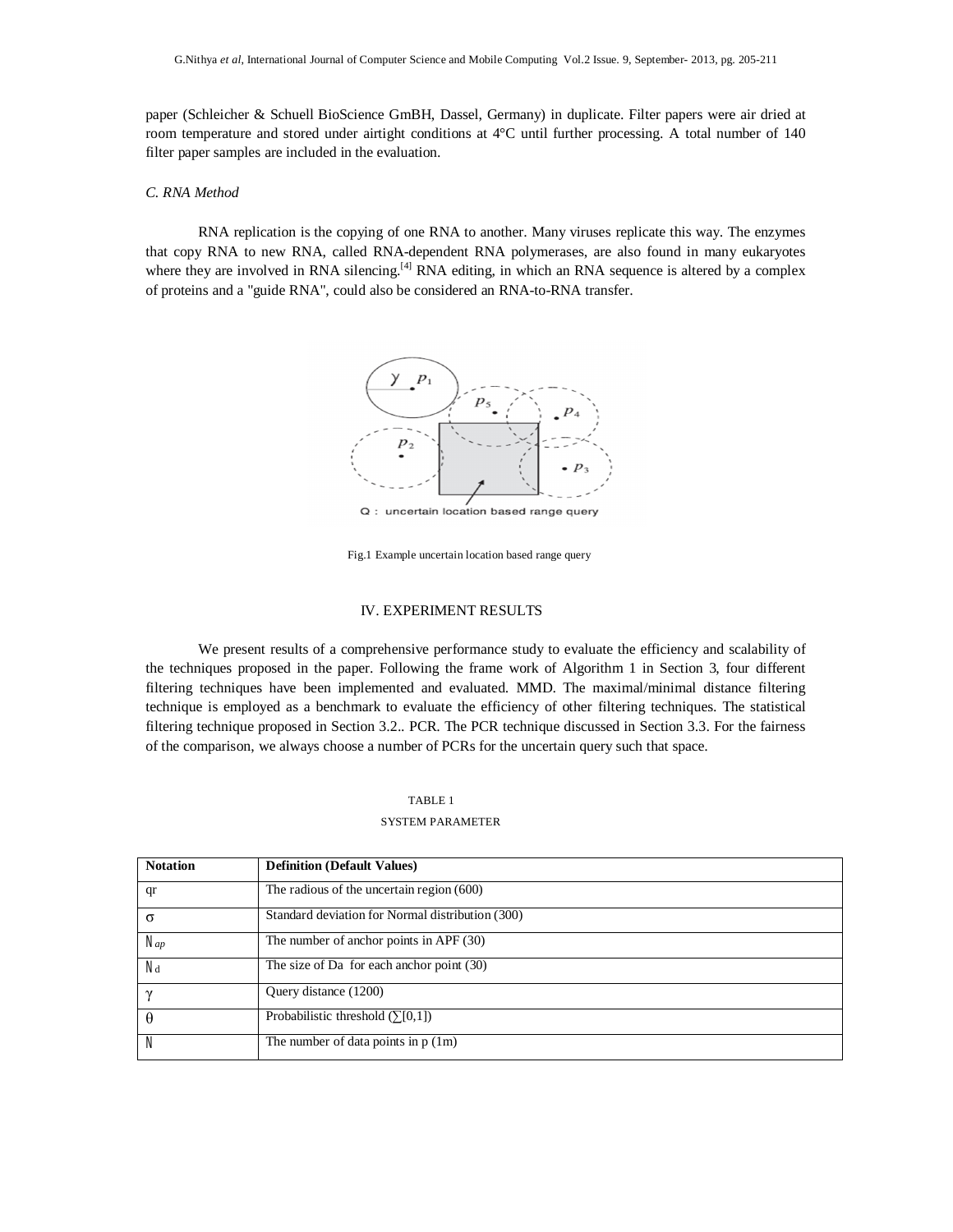

Fig,4 US



Fig, 5 3D Uniform Points

The IO cost is the number of pages visited from RP, and the candidate size is the number of points which need verification. In addition, we also evaluate the filtering time and the query response time. In each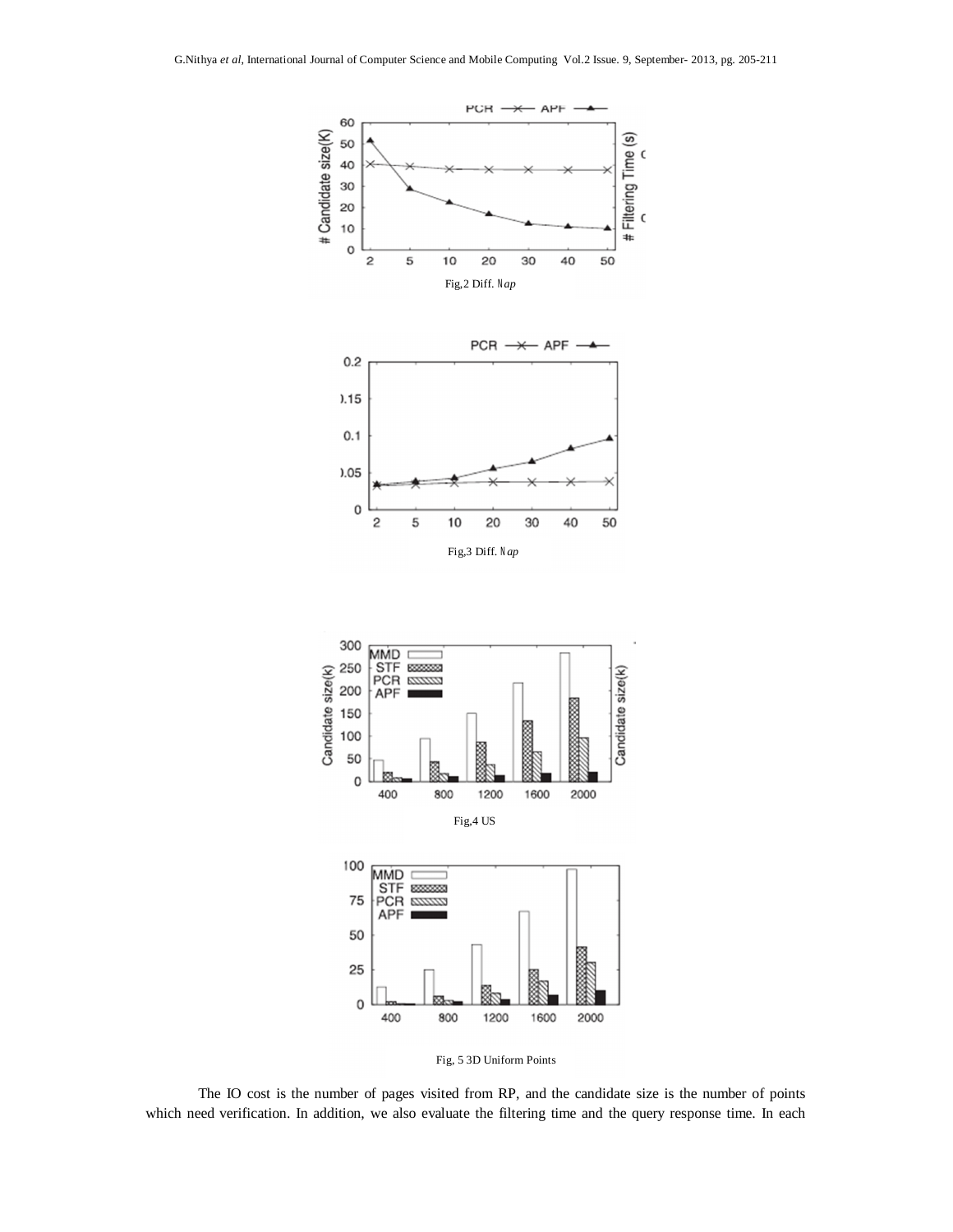experiment, we issue 200 uncertain queries and use the average candidate size, number of nodes accessed, filtering time, and query response time to evaluate the performance of the techniques.

Lists parameters which may potentially have an impact on our performance study. In our experiments, all parameters use default values unless otherwise specified.

#### *A. Performance Evaluation*

In this section, we conduct comprehensive experiments to evaluate the effectiveness and efficiency of our filtering techniques proposed in the paper. In the first set of experiments, we evaluate the impact of query distance on the performance of the filtering techniques in terms of candidate size, IO cost, query response time, and filtering cost. All evaluations are conducted against US and 3d Uniform data sets. Fig. 14 reports the candidate size of MMD, STF, PCR, and APF when query distance \_ grows from 400 to 2,000. We set dap to 30 and 60 for US and 3d Uniform data sets, respectively. As expected, larger value results in more candidate data points in the verification phase. It is interesting to note that with only a small amount of statistic information, DNA can significantly reduce the candidate size compared with MMD. PCR can further reduce the candidate size while RNA significantly outperforms others especially for the large only 19,650 data points need to be further verified for APF when 2; 000 on US data set, which is 96,769, 1, 83,387 and 284,136 for PCR, RNA, and DNA, respectively.

# V. CONCLUSION

We have described the limitation of expected distance, and the importance of calculating and representing the distance distribution between an uncertain object pair in queries and data mining applications. We have proposed two Gaussian approximation approaches to represent the actual distance distribution, which can be calculated and stored efficiently and effectively. it practical for the research communities to define and develop more powerful queries and data mining tasks based on the distance distribution (rather than just the expected distance). With only two parameters (mean and variance), the storage space of the distance pdf can be reduced significantly.

#### **REFERENCES**

[1] P.K. Agarwal, S.-W. Cheng, Y. Tao, and K. Yi, "*Indexing Uncertain Data*," Proc. Symp. Principles of Database Systems (PODS), 2009. [2] C. Aggarwal and P. Yu, "*On High Dimensional Indexing of Uncertain Data*," Proc. IEEE 24th Int'l Conf. Data Eng. (ICDE), 2008.

[3] C. Bohm, M. Gruber, P. Kunath, A. Pryakhin, and M. Schubert, "*Prover: Probabilistic Video Retrieval using the Gauss-Tree*," Proc. IEEE 23rd Int'l Conf. Data Eng. (ICDE), 2007.

[4] C. Bohm, A. Pryakhin, and M. Schubert, "*Probabilistic Ranking Queries on Gaussians*," Proc. 18th Int'l Conf. Scientific and Statistical Database Management (SSDBM), 2006.

[5] J. Chen and R. Cheng, "*Efficient Evaluation of Imprecise Location-Dependent Queries*," Proc. IEEE 23rd Int'l Conf. Data Eng. (ICDE),2007.

[6] R. Cheng, J. Chen, M.F. Mokbel, and C.-Y. Chow, "*ProbabilisticVerifiers: Evaluating Constrained Nearest-neighbor Queries over Uncertain Data*," Proc. IEEE Int'l Conf. Data Eng. (ICDE), 2008.

[7] R. Cheng, D.V. Kalashnikov, and S. Prabhakar, "*Evaluating Probabilistic Queries over Imprecise Data*," Proc. ACM SIGMOD Int'l Conf. Management of Data, 2003.

[8] R. Cheng, S. Singh, and S. Prabhakar, "*Efficient Join Processing over Uncertain Data*," Proc. Int'l Conf. Information and Knowledge Management (CIKM), 2006.

[9] R. Cheng, Y. Xia, S. Prabhakar, R. Shah, and J.S. Vitter, "*Effcient Indexing Methods for Probabilistic Threshold Queries over Uncertain Data*," Proc. Int'l Conf. Very Large Data Bases (VLDB), 2004.

[10] G.M. Siouris, "*Missile Guidance and Control Systems*". Springer Publication, 2004.

[11] X. Dai, M. Yiu, N. Mamoulis, Y. Tao, and M. Vaitis, "*Probabilistic Spatial Queries on Existentially Uncertain Data*," Proc. Int'l Symp. Large Spatio-Temporal Databases (SSTD), 2005.

[12] E. Frentzos, K. Gratsias, and Y. Theodoridis, "*On the Effect of Location Uncertainty in Spatial Querying*," IEEE Trans. Knowledge Data Eng., vol. 21, no. 3, pp. 366-383, Mar. 2009.

[13] M. Hua, J. Pei, W. Zhang, and X. Lin, "*Ranking Queries on Uncertain Data: A Probabilistic Threshold Approach*," Proc. ACM SIGMOD Int'l Conf. Management of Data, 2008.

[14] Y. Ishikawa, Y. Iijima, and J.X. Yu, "Spatial *Range Querying for Gaussian-Based Imprecise Query Objects*," Proc. IEEE 25th Int'l Conf. Data Eng. (ICDE), 2009.

[15] H.-P. Kriegel, P. Kunath, M. Pfeifle, and M. Renz, "*Probabilistic Similarity Join on Uncertain Data*," Proc. Int'l Conf. Database Systems for Advanced Applications (DASFAA), 2006.